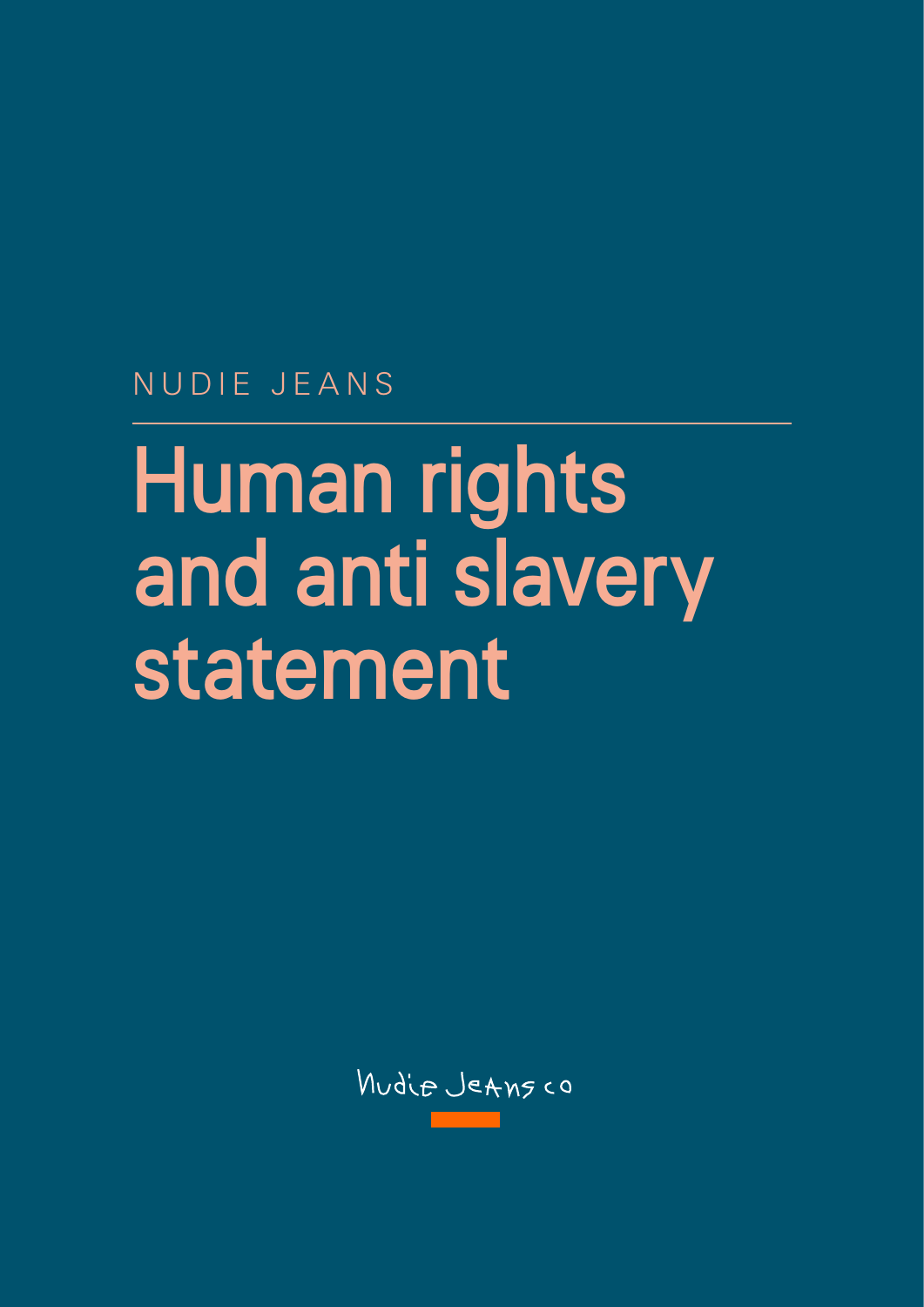## Nudie Jeans Human rights and anti slavery statement

#### INTRODUCTION

Nudie Jeans is striving to take responsibility for the full product, this means that we want to take responsibility from the raw material to the end of life of the product. We do not envisage a trade-off between profit and people, or between manufacture and environmental responsibility. These issues are major factors in our choice of suppliers. As with most other clothing brands, we don't own the factories in which our clothing is made. However, together with the garment factories we collaborate with, we bear the responsibility of providing a safe, fair and ethical working environment for all the people who are involved in the manufacturing of our clothes. Our consumers are not just interested in the quality of the products they buy; they also care about the work behind the brand and the social and environmental conditions of its production. At Nudie Jeans we want sustainable and healthy development for people and the environment. Our responsibility is to select those suppliers who can guarantee that no-one involved in our production – whether supplier or subcontractor – is denied their basic human rights or suffers any injury. Our conscious choice of suppliers is based on long-term relationships and our sourcing policy.

Our values as stated above are now formalized within our Human Rights Policy and this Statement, reflecting our commitment to acting ethically and with integrity in all of our business relationships. The values are based on the UN guiding Principles on Business and Human Rights (UNGP).

Since we operate in the UK, we are bound to follow the The Modern slavery Act 2015 as per UK law, that are directed at businesses to increase transparency and encourage responsibility in their supply chains. Specifically, large businesses are required to disclose steps they have taken to evidence efforts to ensure their business and supply chains are free from Modern slavery and Human Trafficking (that is, slavery, servitude, forced and compulsory labor and human trafficking) Nudie Jeans is committed to confronting the issue of modern slavery. This Statement details the action taken to date to tackle modern slavery within our supply chain and business operations.

#### NUDIE JEANS STRUCTURE

Nudie Jeans (Group) consists of Nudie Jeans Marketing, Nudie Jeans Retail, Nudie Jeans PTY and Nudie Jeans Inc. The Group has 234 employees worldwide with 34 stores worldwide, including US, UK, Australia, Netherlands, Germany, Norway, Sweden and Japan. Our products are sourced from Italy, Portugal, Tunisia, Turkey, India, Poland, Lithuania and Sweden. We have about 25 sewing and making suppliers, and 24 subcontractors for laundry, printing, and embroidery. In addition, we have about 55 suppliers involved in the fabric and material process, 15 trims suppliers and 20 raw material suppliers.

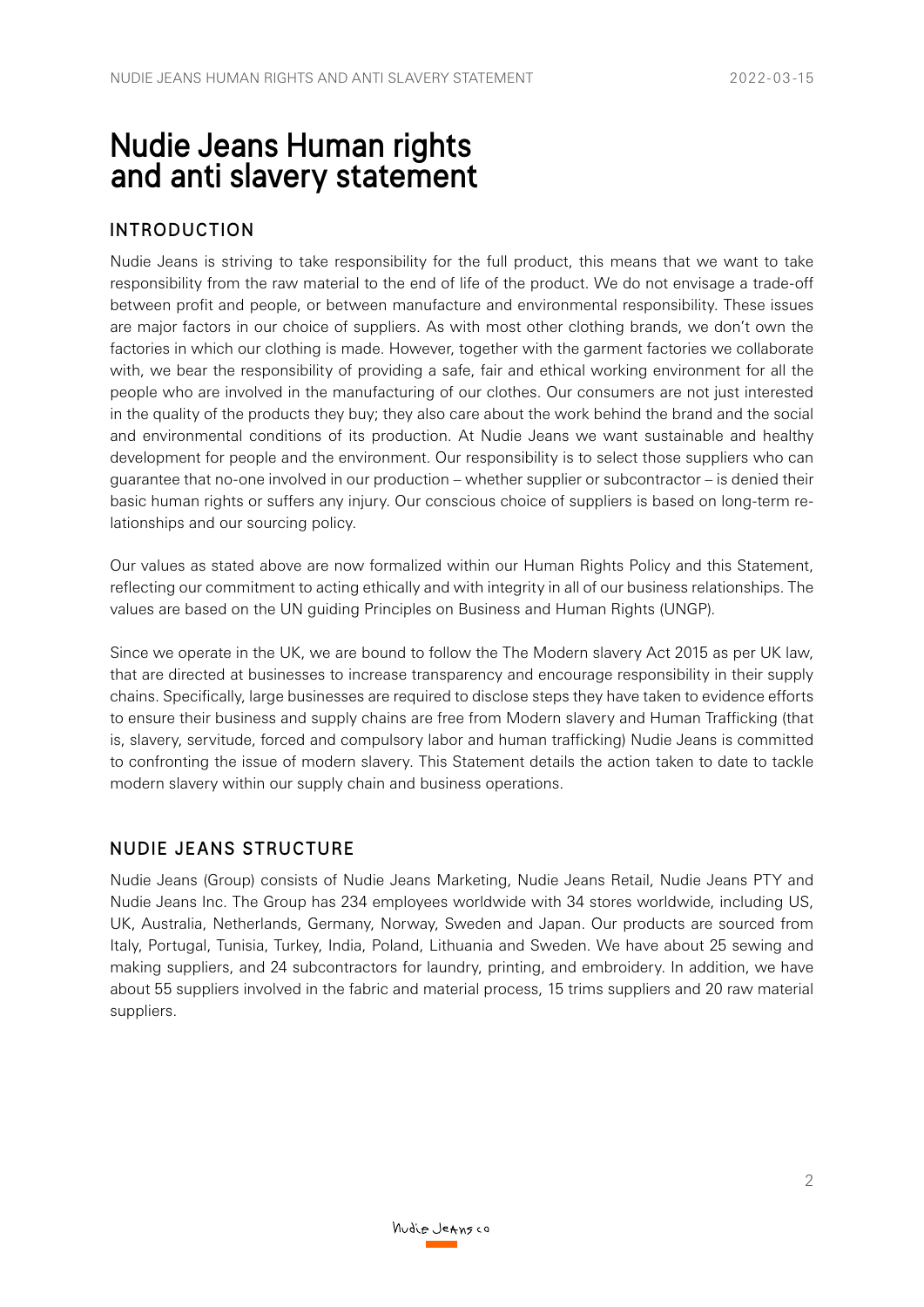### POLICIES AND VERIFICATION PROCESSES

For both new and existing relationships, compliance with Nudie Jeans Code of Conduct including our Human Rights policy is essential. Our Code of Conduct is focused on the Fair Wear Foundation Code of Labor Practice and reflects our commitment to acting ethically and with integrity in all our business relationships. Suppliers and factories must share our non-negotiable values. Transparency and trust within all business relationships is key to implementing and enforcing effective systems and controls to ensure modern slavery is not taking place anywhere in our supply chains. Therefore, all main suppliers of Nudie Jeans must also sign the Transparency agreement as this is the foundations for being publicly presented in our production guide online. (www.nudiejeans.com/productionguide) and in the transparency details on product level online.

Although our policy has always prohibited forced labor and human trafficking, we specifically raise awareness on and prohibit practices that can result in modern slavery such as bonded recruitment programs and passport confiscation from migrant workers. As part of our membership in Fair Wear Foundation we require all manufacturing units to fill in and sign the FWF Questionnaire, the supplier thereby agree to be audited by independent third party social auditors.

#### EVALUATING RISK

When completing our risk analysis of any new supplier or factory, we take into account multiple factors including recruitment practices, geography, product type and legal frameworks using audits combined with reports by the ILO, Country reports amongst others. We file all findings in our audit assessment manual. In the manual, recruitment practices including use contract, temporary and migrant workers, the prominence or lack of labor unions and the use of recruitment fees is noted.

We work with both third party audits and our own audit assessment manual for new suppliers. Since 2012 we have audited all first tier factory sites (where the final product is sewn together and labels attached) as well as second tier factories (where the garments are washed, printed and embroidered) with a third part auditing firm. In some cases we have also audited third tier suppliers (where the cotton is made into fabric) through either our own assessment visits or 3rd party audits. Maintenance of our factory audit database in connection with awareness of developing global issues has greatly assisted us in identifying which factories are likely to be at greatest risk. Whilst we strongly believe in going beyond compliance through auditing, establishing full visibility of our factory estate has been crucial for us to assess risks within our supply chain.

Although we have established full visibility of our first-tier sites, in order to continue assessing the risk of Modern slavery, we must keep looking beyond first tier factories to the lower tiers, including mills, weaving units, printing units, washing units and tanneries. We have worked on identifying these units, focusing on primarily Italy, Turkey and India. We have also pinpointed regions of high risk, such as the Tamil Nadu region in India which in some cases has issues of debt bondage for young girls and the Chinese subcontractors widely used in the Italian garment industry and the risk for non compliant working conditions in the Turkish cotton fields.

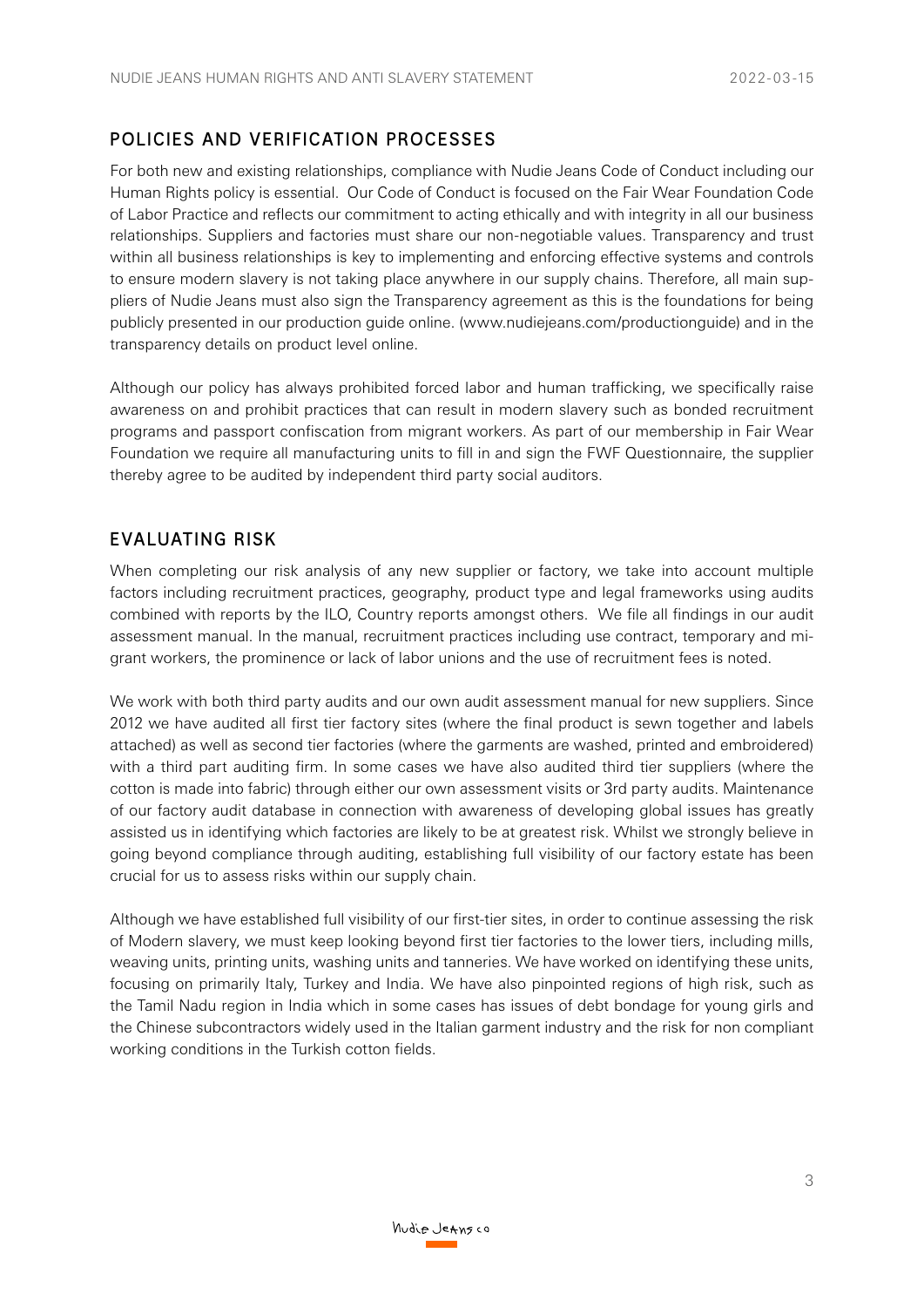#### SUBCONTRACTING

As modern slavery most commonly occurs in the lower tiers of manufacturing and base material processing, we require all of our suppliers and factories to declare their full supply chain including dye houses, embroiderers and laundries. This question features in the FWF questionnaire to new suppliers and our audit assessment manual.

We are clear with our suppliers from the very beginning of our relationship that unauthorized subcontracting is prohibited.

We have developed further monitoring to provide enforcement to this policy along with additional support and communication to suppliers in the wake of global crises such as unregistered Syrian refugee workers in Turkey. Through our ongoing monitoring program in the past year we have discovered unauthorized subcontracting in Italy. After many years with efforts to remediate the situation and trying to verify that the employees of the subcontractors were paid correctly, we decided to reduce these subcontractors and chose alternative methods for production. In 2020, we join the Sag Salim program in Turkey with the aim of creating a grievance mechanism and capacity building for cotton farmers, primarily in the Izmir region. The initiative of the program came from another denim brand and our main fabric supplier Bossa Denim. The work continued in 2021 and the key issues identified include Wages, Discrimination, Water, Living and Working Conditions, Legal Status, Transportation, Health, Childcare, Lack of Grievance Mechanism, and Long Hours.

#### MONITORING AND MANAGING RISKS

Our strategy to reduce the risk of modern slavery begins with requiring compliance by all business partners with our policies and expectations, assessing where risk may be found and then managing these risks through a variety of different methods, a range of which we have set out below.

#### COLLABORATION

Modern slavery is an inherent threat to all countries and industries and as such it can be best tackled through collaboration. Nudie Jeans has been a member of Fair Wear Foundation for 10 years and works with FWF and other corporate members to develop ways to tackle Modern slavery, sharing awareness of new and developing issues, ideas on approaches to risk mapping, supplier and factory engagement and training. The annual Brand Performance Check made by FWF is addressing how we have performed due diligence at new suppliers and manage risks in the supply chain.

The networks allow for a greater opportunity to collaborate with other brands on both proactive initiatives and the best action to take in response to developing threats.

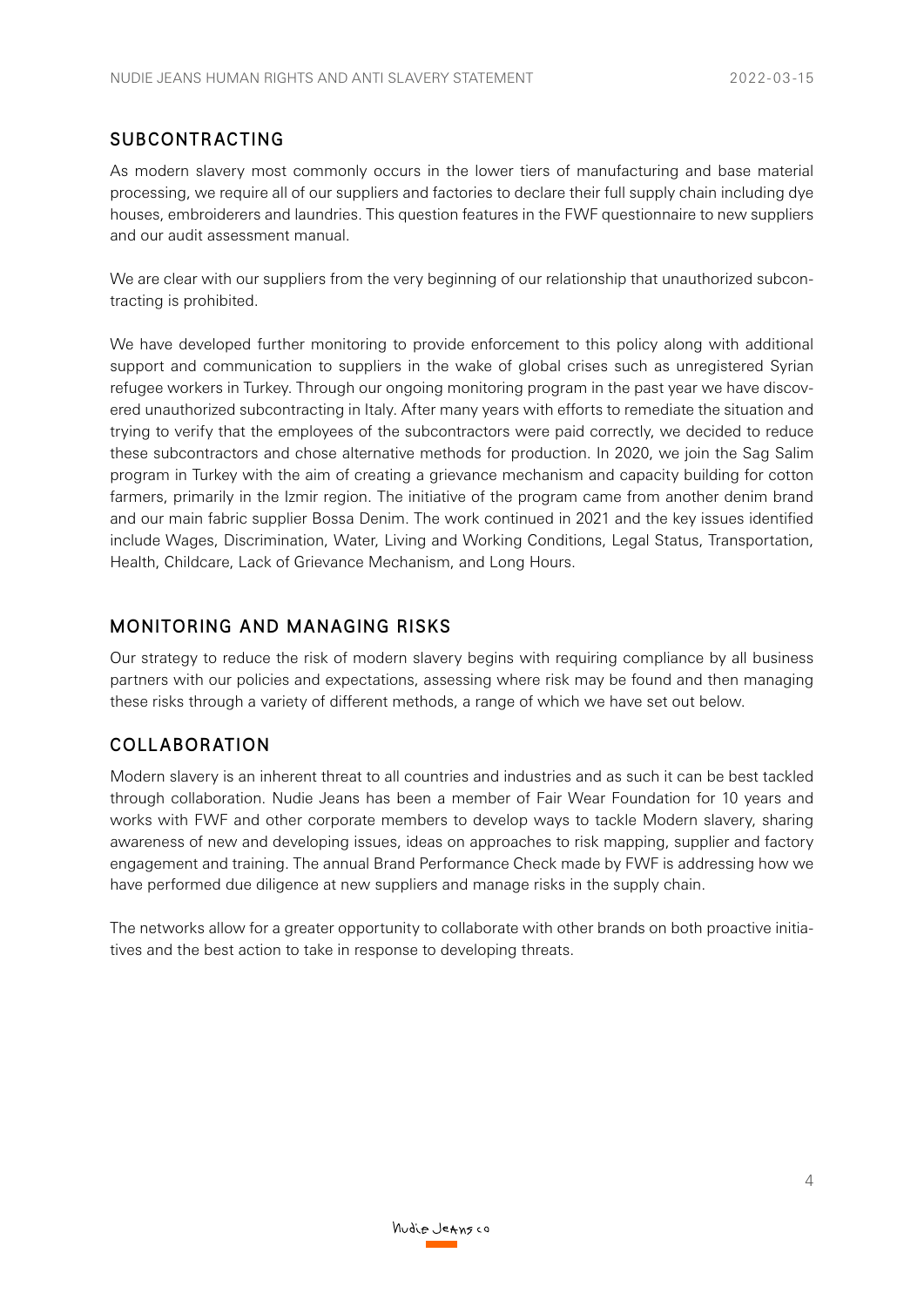#### RISK ACTION PLAN

If an audit indicates any risk of the existence of modern slavery, or if the audit results or a visit in factory indicate that it could result in modern slavery, this will be investigated further and we could require another independent assessment, collaborative action or an alternative form of investigation. If modern slavery is confirmed, we implement our Risk Action Plan.

We have also investigated factories independently if there is evidence of serious document falsification which could cover up instances of modern slavery. If this is confirmed, and there is no legitimate reason for the conflicting information, we consider this to be a zero tolerance issue.

#### SUPPLIER AND BUSINESS TRAINING

Training is a key component in risk management and our focus to date has been on raising awareness of modern slavery, how our employees and suppliers can recognize it and what to do if they suspect modern slavery is taking place. Suppliers have received webinar training and specific examples of practices considered to constitute moderns slavery or forced labor in their region of production in order to bring the policy to life.

#### PROTECTION OF COMPLAINANTS

It is essential that all stakeholders and employees feel able to raise concerns about modern slavery. The FWF Complaints function introduced to all units involved in Nudie Jeans production, Tier 1 supports anyone who raises genuine concerns in good faith under this policy, even if they turn out to be mistaken. For the cotton farmers in Turkey, the grievance channel through Sag Salim is a mode for leaving anonymous complaints.

#### SUMMARY

Nudie Jeans are committed to play an active part in an industry that aims to eliminate. In the past year we have worked hard to develop the steps identified in this Statement, including increasing business awareness, strengthening internal processes and improving visibility of our supply chain.

#### FURTHER STEPS

In review of the steps we have taken so far to target modern slavery within our supply chain, in the coming year we intend to continue our work on the below:

- Continue 'lower tier' mapping to identify threats of modern slavery,
- Connect with disclosed lower tier sites with the support of our suppliers to complete the FWF **Questionnaire**
- Conduct further in-market investigation for high risk areas with more visits to factory sites

This statement is made pursuant to section 54(1) of the Modern slavery Act 2015 and constitutes Nudie Jeans Human Right and Anti- Slavery statement for the financial year ending 31st December 2021.